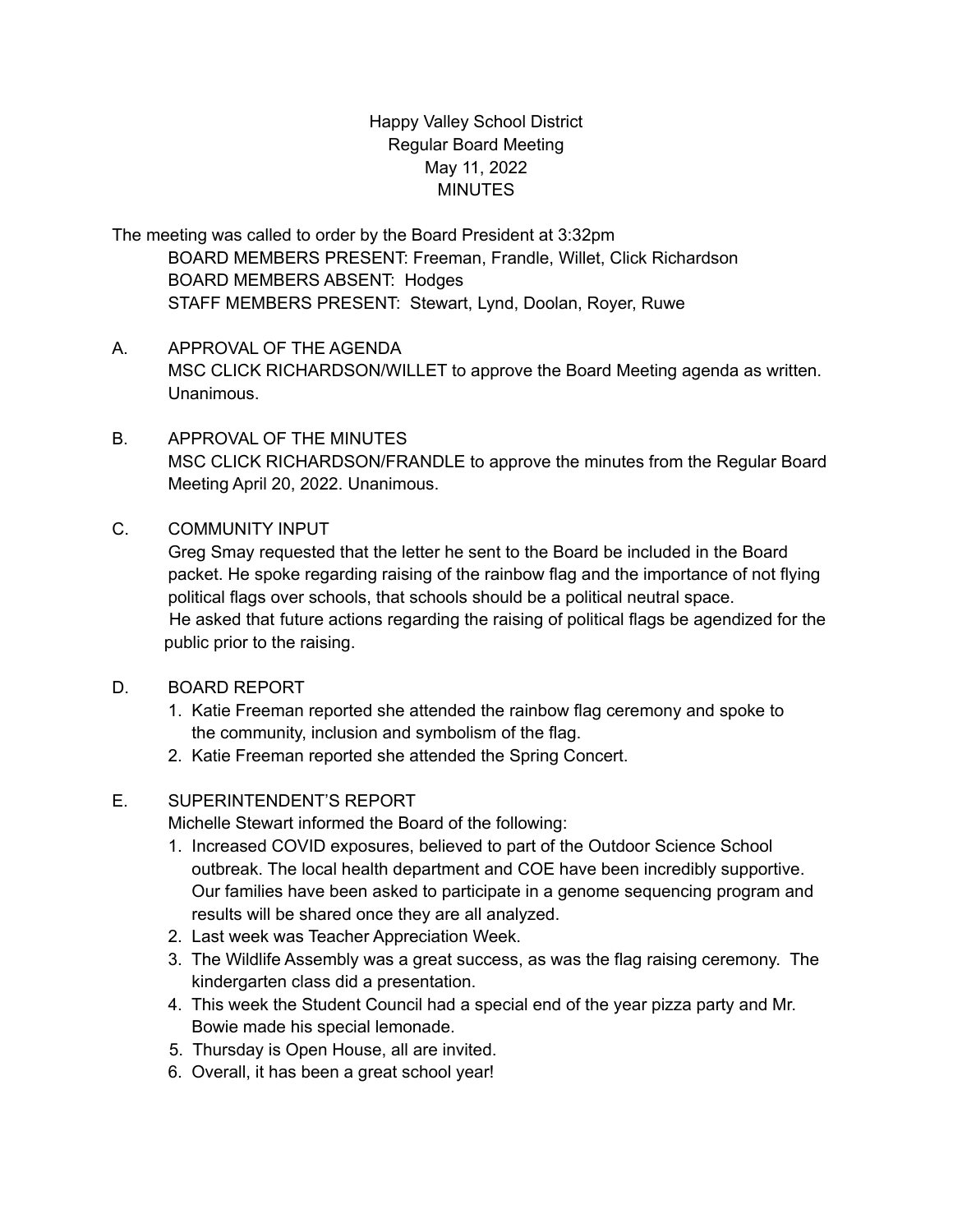F. STAFF REPORT

Lindsey Doolan informed the Board of the following:

- 1. 3rd-6th grade has been doing state testing.
- 2. Kindergarten had a presentation at the flag ceremony, Rooms 2 and 3 are putting on plays and Room 1 is doing a variety show.
- 3. All teachers are getting ready for Open House.

### G. INFORMATION ITEMS

- 1. STUDENT COUNCIL PRESENTATION The Board received a presentation from the Student Council on their goals and accomplishments this year.
- 2. ACADEMIC COACH PRESENTATION The Board received a presentation from the Academic Coach for the 2021-2022 year and the plan for future years.
- 3. SOCIAL STUDIES TEXTBOOK The Board received information regarding Teacher Created Materials Social Studies instructional materials for grades K-6.

### H. ACTION ITEMS

1. HEROES OF HAPPY VALLEY

MSC FRANDLE/WILLET to approve the application for Dean and Mary Alys Barnes as Heroes of Happy Valley and a plan to proceed with past heroes already approved. Unanimous.

- 2. DECLARATION OF NEED FOR FULLY QUALIFIED EDUCATORS MSC WILLET/FRANDLE to approve the Certification of a Declaration of Need for Fully Qualified Educators in anticipation of the possibility of hiring new teachers during the 2022-2023 school year. Unanimous.
- 3. QUARTERLY STATUS REPORT OF UNIFORM COMPLAINT MSC WILLET/FRANDLE to approve the quarterly report of 2021/2022 Uniform Complaints related to the Williams Settlement. Unanimous.
- 4. NEW STUDENT REPRESENTATIVE MSC CLICK RICHARDSON/WILLET to approve two student board co-representatives for 2022-2023.
- 5. BOARD RESOLUTION 21-22-04, AUTHORIZING SIGNATURES TO SIGN PAYROLL AND EXPENDITURE WARRANTS ORDERS AND OTHER DISTRICT DOCUMENTS MSC FRANDLE/WILLET to approve Resolution 21-22-04 Authorizing Signatures to Sign Payroll and Expenditure Warrant Orders and Other District Documents. Unanimous.
- 6. BOARD RESOLUTION 21-22-05, ORDERING ELECTION, REQUESTING COUNTY ELECTIONS TO CONDUCT THE ELECTION, REQUESTING CONSOLIDATION OF THE ELECTION, AND SPECIFICATIONS OF THE ELECTION ORDER MSC FRANDLE/WILLET to approve Resolution 21-22-05 requesting the County Elections Department to include the office of three incumbent Board members in the upcoming November 2022 elections. Unanimous.